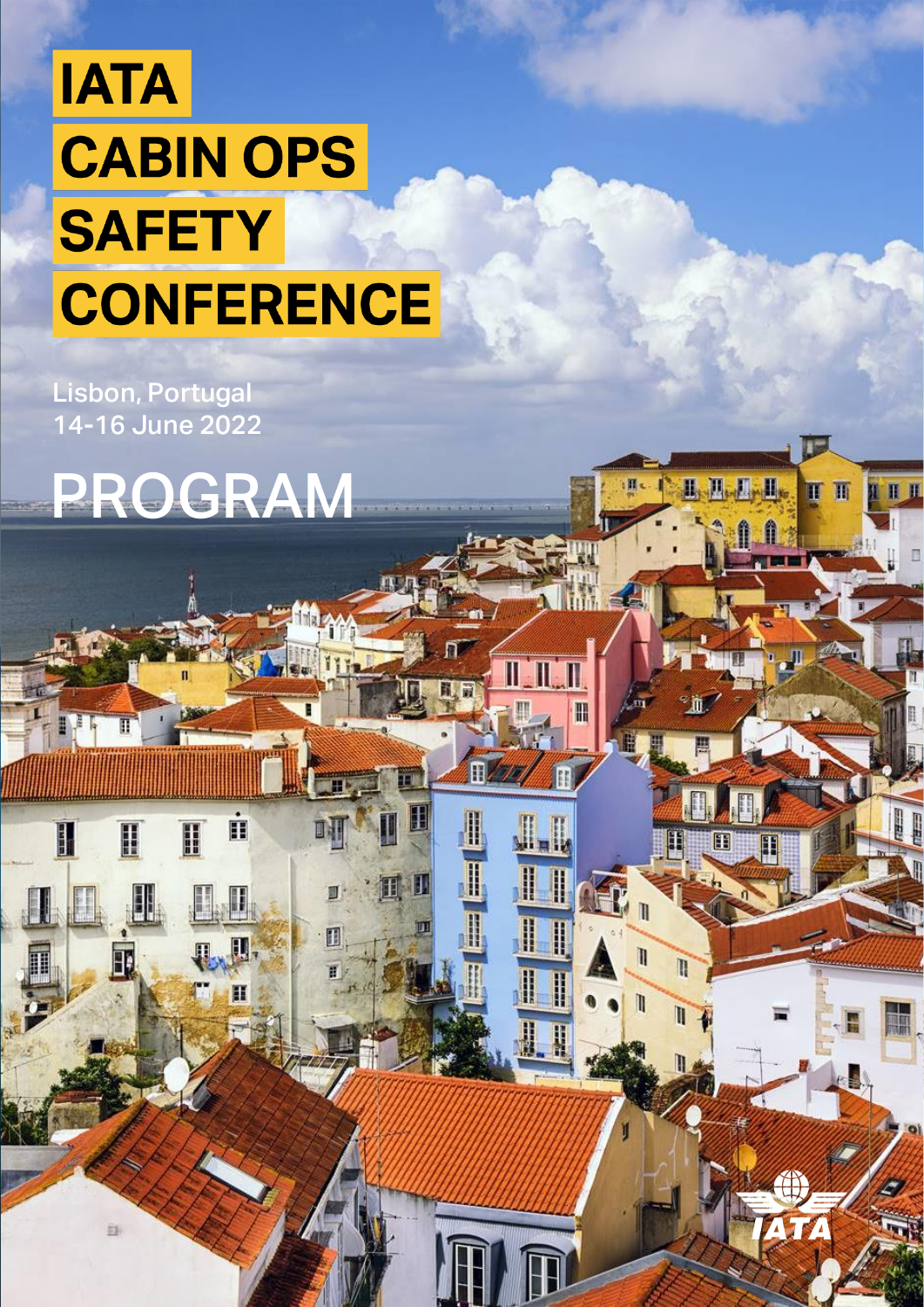## Day 1 - Tuesday, 14<sup>th</sup> June

**Welcome Address** Orientation and welcome to the COSC event, highlighting the key networking features and learning opportunities - [Jonathan Jasper, Senior Manager Cabin Safety, IATA](https://www.linkedin.com/in/jonathan-jasper/) **Welcome from our Host and Principal Sponsor** Welcome to Lisbon from our principal sponsor TAP Portugal **IATA Cabin Safety and other related activities**  An insight into the activities of IATA Cabin Safety and Cabin Operations over the last two years, and issues being addressed as we move forward from the pandemic. - [Jonathan Jasper, Senior Manager Cabin Safety, IATA](https://www.linkedin.com/in/jonathan-jasper/) **NETWORKING BREAK ICAO Cabin Safety** An update on the activities of the ICAO Cabin Safety Group including recent publications and ongoing workplan. - Martin Maurino, Technical Officer, Global Aviation Safety, ICAO - TBC **IATA's Advocacy for Accessibility** An insight into the challenges of improving and maintaining accessibility for all, within the heavily regulated arena of cabin operations. - [Linda Ristagno, Assistant Director External Affairs, IATA](https://www.linkedin.com/in/linda-ristagno-33912632/) **Unruly Passenger campaign - EASA** In response to the noted increase of unruly passenger incidents throughout the pandemic, EASA, with the help of cabin crew, airlines and human factors specialists, embarked on a campaign to help airlines to educate passengers before they travel. - [John Franklin MBE, Head of Safety Promotion, EASA](https://www.linkedin.com/in/john-franklin-mbe-02194a30/) **09h00 – 09h10 09h10 – 09h20 09h20 – 10h15 10h15 – 10h45 10h45 – 11h15 11h15 – 11h45 11h45 – 12h30**

- [Kris Major, European Transport Workers Federation, UNITE the union.](https://www.linkedin.com/in/kris-major-17451379/)

- Meghan Doyle, Inflight Safety, Security, Regulatory and Compliance Mgr, Ryanair

**NETWORKING LUNCH Location 12h30 – 14h00**

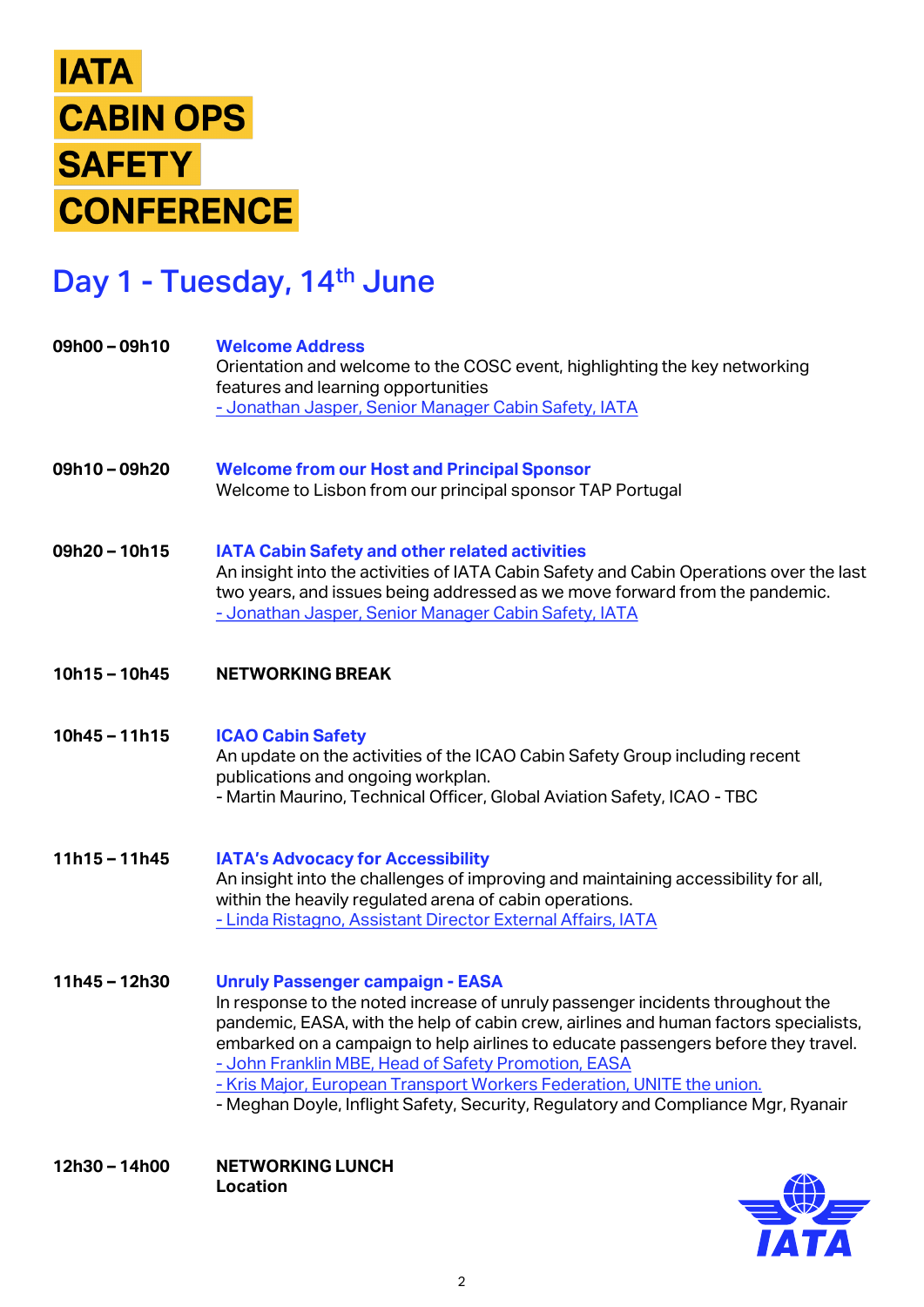

### Day 1 - Tuesday, 14<sup>th</sup> June

- **Pátio Lisboa - Table discussions - Session 1** 3 x 20-minute sessions Quickfire discussions on Cabin Safety's hottest topics **14h00 – 15h00**
- **NETWORKING BREAK 15h00 – 15h30**
- **Pátio Lisboa - Table discussions - Session 2** 3 x 20-minute sessions Quickfire discussions on Cabin Safety's hottest topics Followed by a debrief **15h30 – 17h00**
- **NETWORKING WELCOME RECEPTION 17h00 – 18h30**

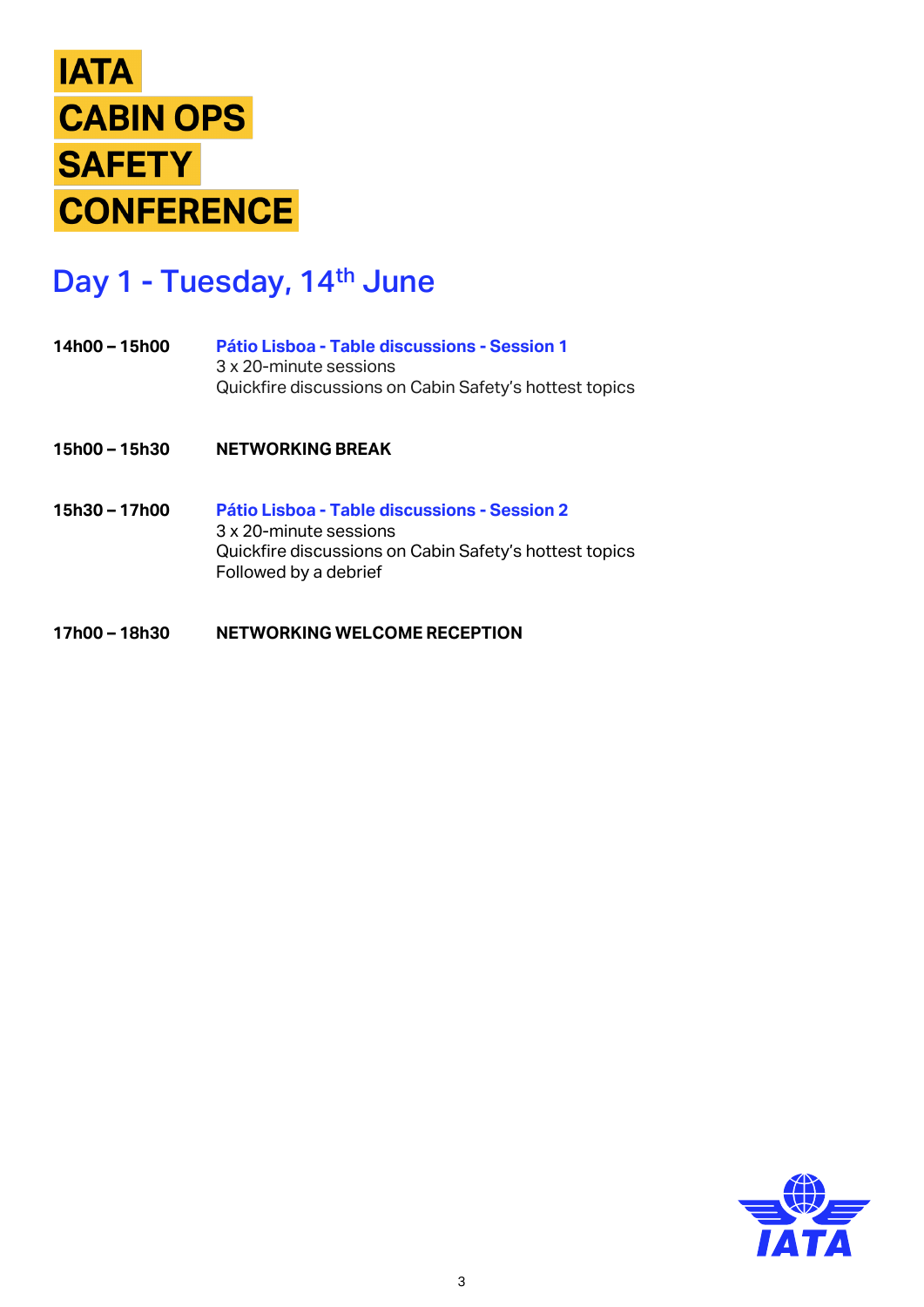

# Day 2 - Wednesday, 15<sup>th</sup> June

| 09:00-12:30 | <b>Turbulence</b> | <b>Cabin crew wellbeing</b> | <b>Safety Management</b> |
|-------------|-------------------|-----------------------------|--------------------------|
| 12:30-14:00 | Networking Lunch  | Networking Lunch            | Networking Lunch         |
| 14:00-17:00 | <b>Turbulence</b> | <b>Cabin crew wellbeing</b> | <b>Safety Management</b> |

#### **Turbulence**

Turbulence remains one of the biggest causes of injury in the cabin and is regularly featured on the radar of many Safety Professionals. This workshop looks at communication methods, procedures, and initiatives used by airlines to ensure that cabin crew are informed, prepared and able to play their part in preventing injury.

#### **Cabin Crew Well Being**

The challenges of operations while we transition from pandemic to endemic continue to affect cabin crew around the world to varying degrees. This workshop looks at what can be done to support cabin crew as we recover and grow, and what issues might need careful handling in order to ensure that safety is not affected.

#### **Safety Management**

The International Civil Aviation Organization has recently published DOC 10158, Manual on Safety Management in Cabin Operations, which is aimed at giving regulators the information they need to oversee airlines and their Safety Management processes. Join this workshop to talk with other airlines and see how they are implementing Safety Management effectively, aligning with best practices

**7:00 PM Networking Reception – Sponsored by TAP Air Portugal Location**: [Quinta da Pimenteira, Lisbon](https://www.quintadapimenteira.pt/) **Pick up at hotel Epic Sana Lisboa – 630PM Dress code**: Smart Casual. Bring your delegate badges. **Directions:** [Quinta da Pimenteira -](https://www.google.pt/maps/place/Quinta+da+Pimenteira/@38.7224138,-9.1816961,17z/data=!3m1!4b1!4m5!3m4!1s0xd1933c6a8df4157:0x960587d2565dd850!8m2!3d38.7224096!4d-9.1795074?hl=pt-PT) Google Maps **First bus back- 1030PM**

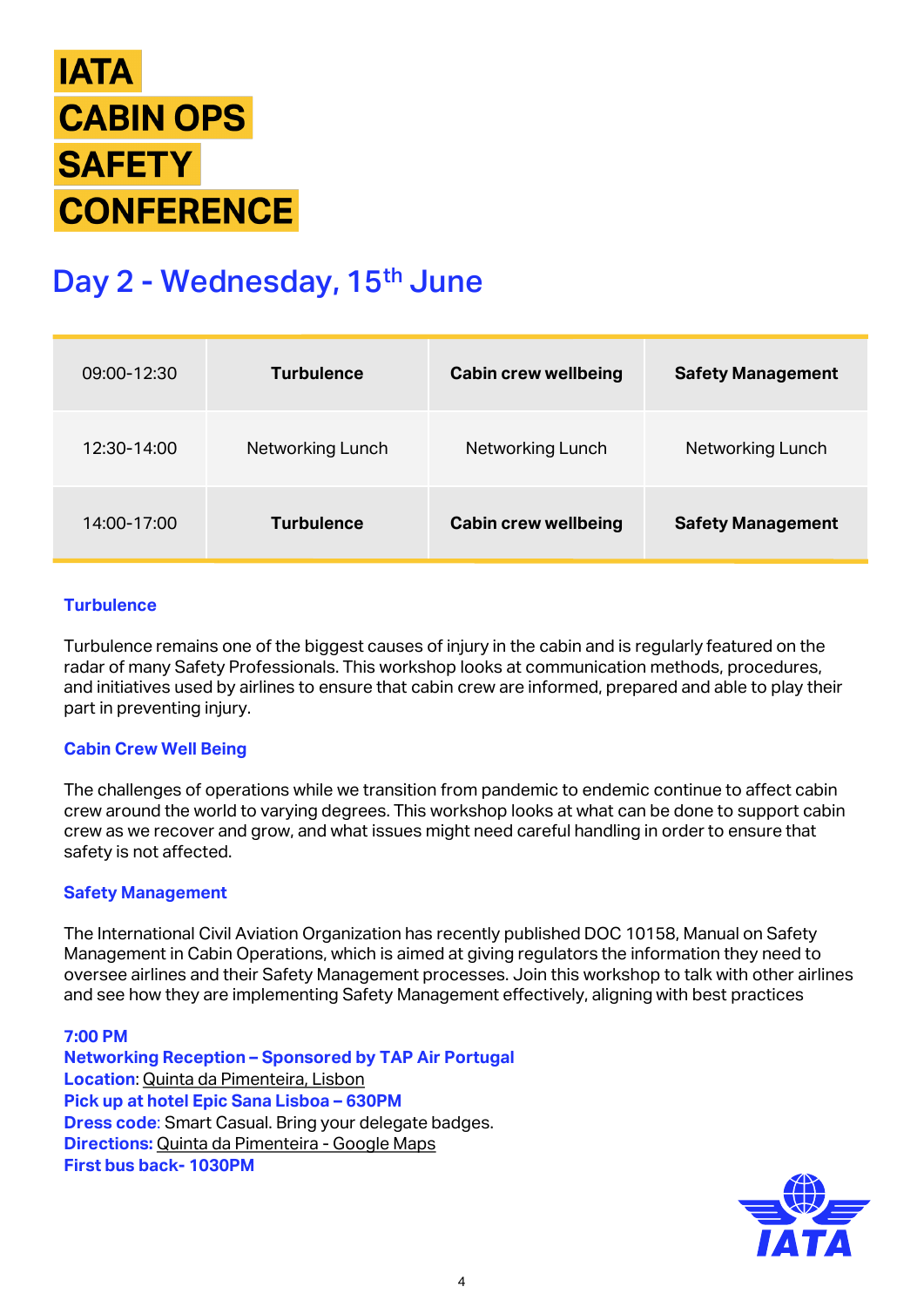### Day 3 - Thursday, 16<sup>th</sup> June

#### **Human Trafficking 09h00 – 09h30**

The fight against human trafficking continues. What new issues have arisen as a result of the pandemic and how do we need to adapt for the future as we emerge from the crisis.

- [Emily Manduku, Flight Operations Inspector, Kenya Civil Aviation Authority](https://www.linkedin.com/in/emilymanduku/)

#### **Crew engagement 09h30 – 10h00**

Cabin crew wellbeing and mental health is one of the new issues identified during a turbulent two years in aviation. How can we demonstrate that we are listening to and responding to concerns raised by our cabin crew? - [Andrew Judge, Head of cabin services, X-Fly](https://www.linkedin.com/in/andrewjudge/)

#### **Cabin Crew Quick Reference Handbook (QRH) 10h00 – 10h30**

Cabin crew practical manuals are a condensed version of the operations manual, providing checklists and information to help cabin crew in their daily safety related tasks. As there is no standard recommendation on a required format, this presentation looks at some of the methods used to comply with this IATA Operational Safety Audit standard. - Julia Arnds, Flight Safety Cabin Specialist, Lufthansa

#### **NETWORKING BREAK 10h30 – 11h00**

#### **Cabin Design 11h00 – 11h30**

Innovative cabin design is welcomed as it allows us to transform the passenger and crew experience. However, innovation must also be safe and accessible and comply with certification standards. What needs to be addressed in order to evolve cabin innovation?

- [Edwin Fernandez, Manager Inflight Service, Cabin Safety, Analysis & Technology,](https://www.linkedin.com/in/edwin-fernandez-a8b04424/)  Delta Air Lines.

#### **Disabled Lavatory design 11h30 – 12h00**

Airlines are taking the issue of accessibility seriously but there are a variety of differing and sometimes conflicting regulations to navigate. This presentation looks into some of these challenges and seeks to bring them up to date to help airlines and cabin crew to improve accessibility onboard.

- [Antti Suopajärvi, Accessible Air Travel Specialist](https://www.linkedin.com/in/anttisuopajarvi/)